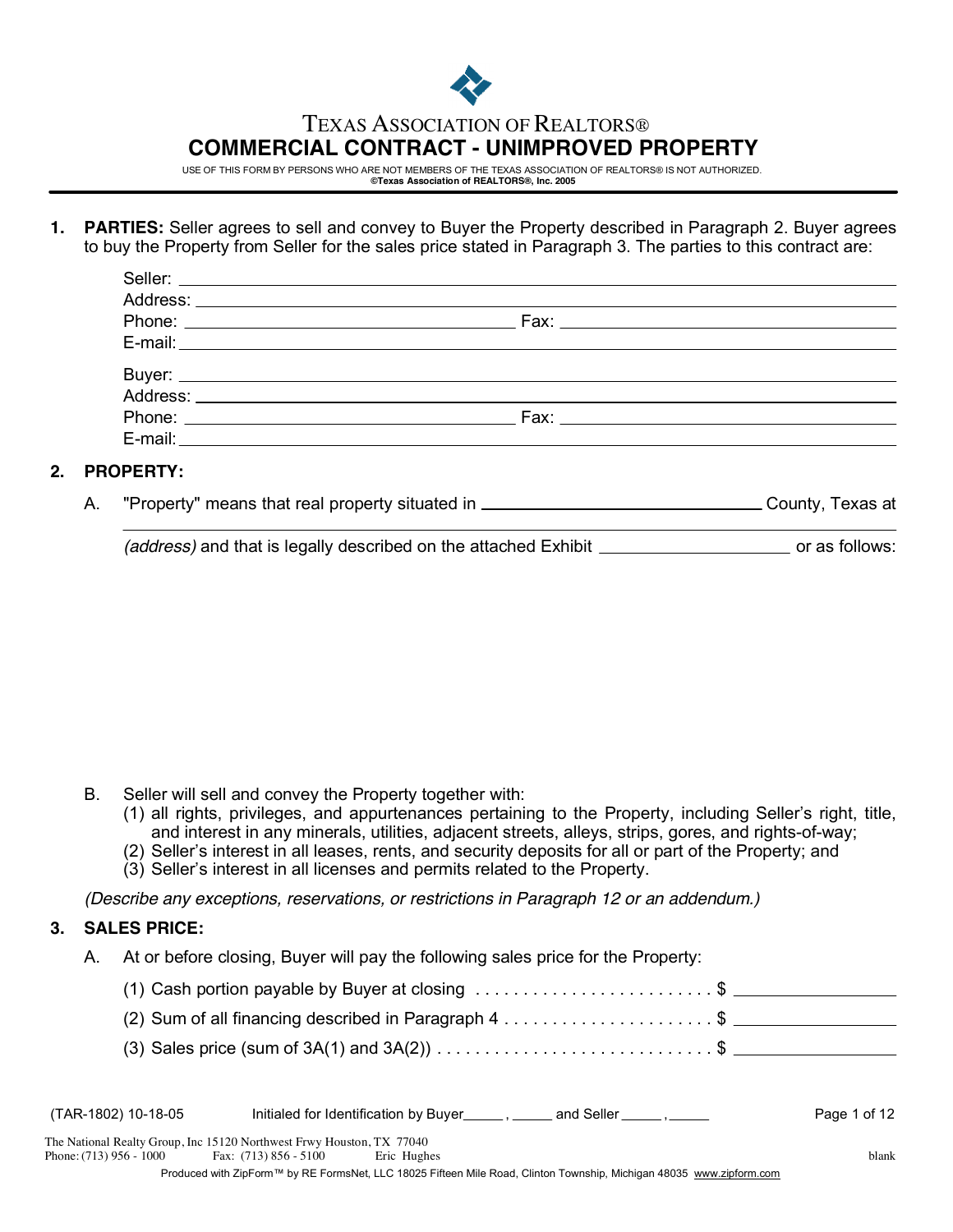- B. Adjustment to Sales Price: *(Check (1) or (2) only.)*
- $\Box$  (1) The sales price will not be adjusted based on a survey.
- $\Box$  (2) The sales price will be adjusted based on the latest survey obtained under Paragraph 6B.
	- (a) The sales price is calculated on the basis of  $\frac{1}{2}$  per:
	- (i) square foot of  $\Box$  total area  $\Box$  net area.
	- (ii) acre of  $\Box$  total area  $\Box$  net area.
	- (b) "Total area" means all land area within the perimeter boundaries of the Property. "Net area" means total area less any area of the Property within:
	- $\Box$  (i) public roadways;
	- $\Box$  (ii) rights-of-way and easements other than those that directly provide utility services to the Property; and
	- (iii)
	- (c) If the sales price is adjusted by more than  $\_\_\_\_\_\_$ % of the stated sales price, either party may terminate this contract by providing written notice to the other party within  $\frac{1}{1}$  days after the terminating party receives the survey. If neither party terminates this contract or if the variance is less than the stated percentage, the adjustment to the sales price will be made to the cash portion of the sales price payable by Buyer.
- **4. FINANCING:** Buyer will finance the portion of the sales price under Paragraph 3A(2) as follows:
- □ A. Third Party Financing: One or more third party loans in the total amount of \$ This contract:
	- $\Box$  (1) is not contingent upon Buyer obtaining third party financing.
	- $\Box$  (2) is contingent upon Buyer obtaining third party financing in accordance with the attached Commercial Contract Financing Addendum.
- $\Box$ B. Assumption: In accordance with the attached Commercial Contract Financing Addendum, Buyer will assume the existing promissory note secured by the Property, which balance at closing will be . \$
- $\Box$ C. Seller Financing: The delivery of a promissory note and deed of trust from Buyer to Seller under the terms of the attached Commercial Contract Financing Addendum in the amount of \$

#### **5. EARNEST MONEY:**

A. Not later than 3 days after the effective date, Buyer must deposit \$ money with \_\_ <u> 1989 - Johann Barbara, martxa eta idazlea (h. 1989).</u>

(escrow agent) at (address). If Buyer fails to timely deposit the earnest money, Seller may terminate this contract by providing written notice to Buyer before Buyer deposits the earnest money and may exercise Seller's remedies under Paragraph 15.

- B. Buyer will deposit an additional amount of \$ \_\_\_\_\_\_\_\_\_\_\_\_\_\_\_\_\_\_\_\_\_\_\_ with the escrow agent to be made part of the earnest money on or before:
	- $\Box$  (i) \_\_\_\_\_\_\_\_\_\_\_ days after Buyer's right to terminate under Paragraph 7B expires; or (ii) .

Buyer will be in default if Buyer fails to deposit the additional amount required by this Paragraph 5B within 3 days after Seller notifies Buyer that Buyer has not timely deposited the additional amount.

C. Buyer may instruct the escrow agent to deposit the earnest money in an interest-bearing account at a federally insured financial institution and to credit any interest to Buyer.

| (TAR-1802) 10-18-05 | Initialed for Identification by Buver | and Seller | Page 2 of 12 |
|---------------------|---------------------------------------|------------|--------------|
|---------------------|---------------------------------------|------------|--------------|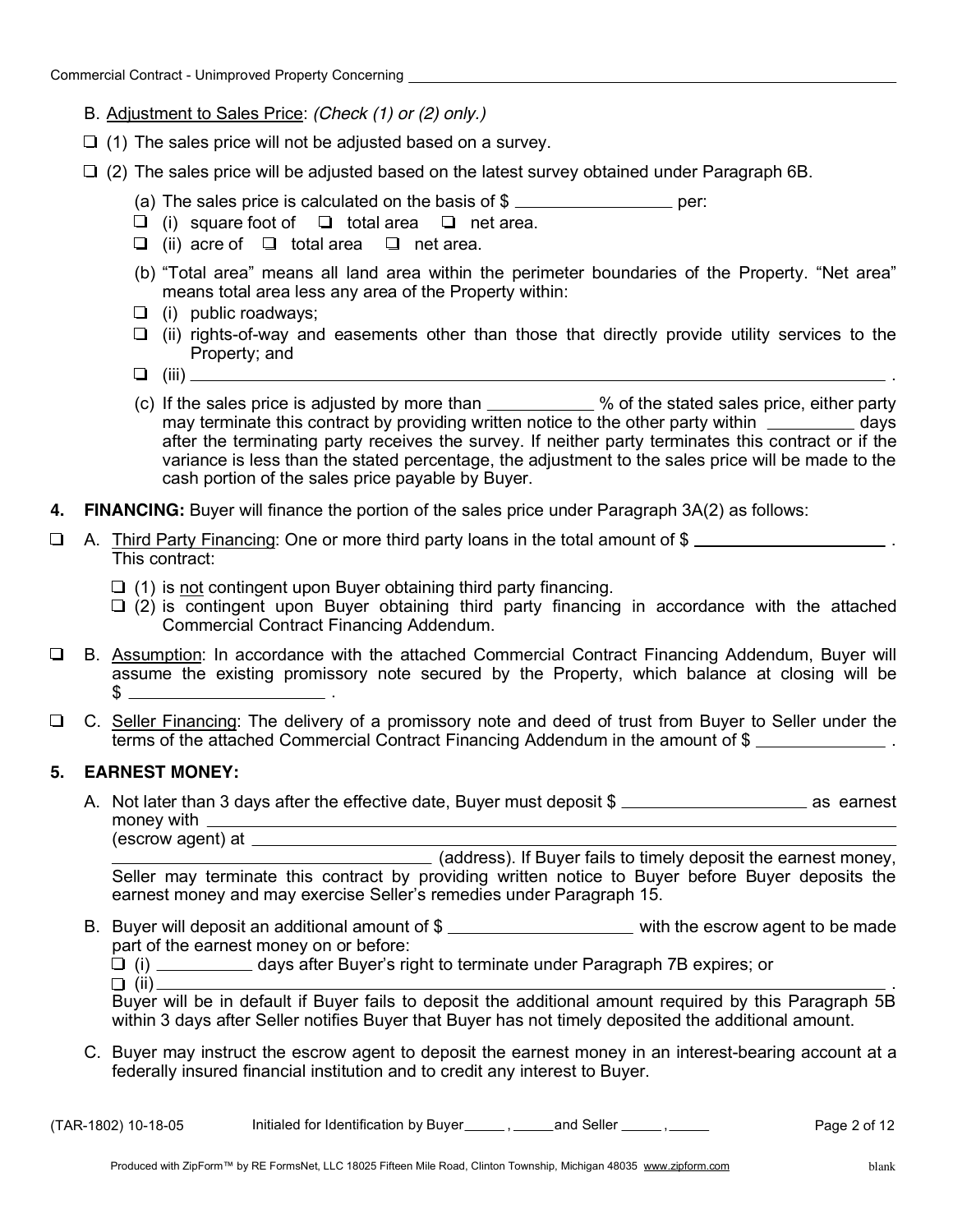## **6. TITLE POLICY AND SURVEY:**

## A. Title Policy:

(1) Seller, at Seller's expense, will furnish Buyer an Owner's Policy of Title Insurance (the title policy) issued by (title company)

in the amount of the sales price, dated at or after closing, insuring Buyer against loss under the title policy, subject only to:

- (a) those title exceptions permitted by this contract or as may be approved by Buyer in writing; and
- (b) the standard printed exceptions contained in the promulgated form of title policy unless this contract provides otherwise.
- (2) The standard printed exception as to discrepancies, conflicts, or shortages in area and boundary lines, or any encroachments or protrusions, or any overlapping improvements:
- $\Box$  (a) will not be amended or deleted from the title policy.
- $\Box$  (b) will be amended to read "shortages in areas" at the expense of  $\Box$  Buyer  $\Box$  Seller.
- (3) Buyer may object to any restrictive covenants on the Property within the time required under Paragraph 6C.
- (4) Within \_\_\_\_\_\_ days after the effective date, Seller will furnish Buyer a commitment for title insurance (the commitment) including legible copies of recorded documents evidencing title exceptions. Seller authorizes the title company to deliver the commitment and related documents to Buyer at Buyer's address.
- B. Survey: Within \_\_\_\_\_\_\_\_ days after the effective date:
- $\Box$  (1) Buyer will obtain a survey of the Property at Buyer's expense and deliver a copy of the survey to Seller. The survey must be made in accordance with the Texas Society of Professional Surveyors' standards for a Category 1A survey under the appropriate condition.
- $\Box$  (2) Seller, at Seller's expense, will furnish Buyer a survey of the Property dated after the effective date. The survey must be made in accordance with the Texas Society of Professional Surveyors' standards for a Category 1A survey under the appropriate condition.
- $\Box$  (3) Seller will deliver to Buyer and the title company a true and correct copy of Seller's existing survey **EXECUTE:** Along with an affidavit required by the title of the Property dated company for approval of the survey. If the survey is not acceptable to the title company, Seller, at Seller's expense, will obtain a survey acceptable to the title company and deliver the acceptable survey to the Buyer and the title company within 15 days after Seller receives notice that the existing survey is not acceptable to the title company. The closing date will be extended daily up to 15 days if necessary for Seller to deliver an acceptable survey within the time required.
- C. Buyer's Objections to the Commitment and Survey:
	- (1) Within \_\_\_\_\_\_\_ days after Buyer receives the commitment, copies of the documents evidencing the title exceptions, and any required survey, Buyer may object in writing to matters disclosed in the items if: (a) the matters disclosed constitute a defect or encumbrance to title other than those permitted by this contract or liens that Seller will satisfy at closing or Buyer will assume at closing; or (b) the items show that any part of the Property lies in a special flood hazard area (an "A" or "V" zone as defined by FEMA). If Paragraph 6B(1) applies, Buyer is deemed to receive the survey on the earlier of: (i) the date of Buyer's actual receipt of the survey; or (ii) of the deadline specified in Paragraph 6B.

 $(TAR-1802)$  10-18-05 Initialed for Identification by Buyer  $\frac{1}{\sqrt{2}}$ ,  $\frac{1}{\sqrt{2}}$  and Seller  $\frac{1}{\sqrt{2}}$ ,  $\frac{1}{\sqrt{2}}$  Page 3 of 12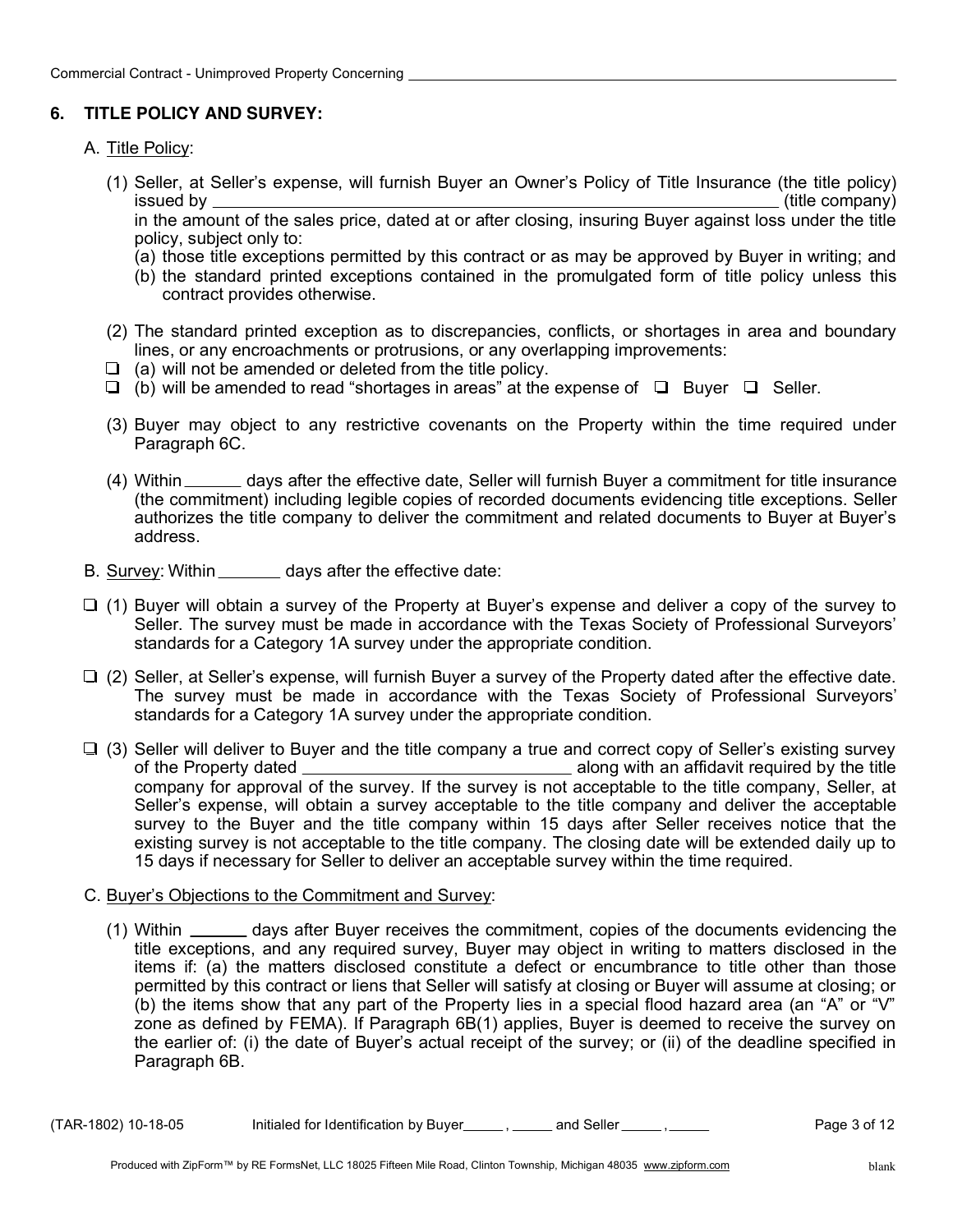- (2) Seller may, but is not obligated to, cure Buyer's timely objections within 15 days after Seller receives the objections. The closing date will be extended as necessary to provide such time to cure the objections. If Seller fails to cure the objections by the time required, Buyer may terminate this contract by providing written notice to Seller within 5 days after the time by which Seller must cure the objections. If Buyer terminates, the earnest money, less any independent consideration under Paragraph 7B(1), will be refunded to Buyer.
- (3) Buyer's failure to timely object or terminate under this Paragraph 6C is a waiver of Buyer's right to object except that Buyer will not waive the requirements in Schedule C of the commitment.

#### **7. PROPERTY CONDITION:**

- A. Present Condition: Buyer accepts the Property in its present condition except that Seller, at Seller's expense, will complete the following before closing:
- B. Feasibility Period: Buyer may terminate this contract for any reason within \_\_\_\_\_\_\_\_\_\_\_\_\_ days after the effective date (feasibility period) by providing Seller written notice of termination. *(Check only one box.)*
- $\Box$  (1) If Buyer terminates under this Paragraph 7B, the earnest money will be refunded to Buyer less \$ \_\_\_\_\_\_\_\_\_\_\_\_\_\_\_\_\_\_\_\_\_that Seller will retain as independent consideration for Buyer's unrestricted right to terminate. Buyer has tendered the independent consideration to Seller upon payment of the amount specified in Paragraph 5A to the escrow agent. The independent consideration is to be credited to the sales price only upon closing of the sale. If no dollar amount is stated in this Paragraph 7B(1) or if Buyer fails to timely deposit the earnest money, Buyer will not have the right to terminate under this Paragraph 7B.
- (2) Not later than 3 days after the effective date, Buyer must pay Seller \$ as independent consideration for Buyer's right to terminate by tendering such amount to Seller or Seller's agent. If Buyer terminates under this Paragraph 7B, the earnest money will be refunded to Buyer and Seller will retain the independent consideration. The independent consideration will be credited to the sales price only upon closing of the sale. If no dollar amount is stated in this Paragraph 7B(2) or if Buyer fails to timely pay the independent consideration, Buyer will not have the right to terminate under this Paragraph 7B.
- C. Inspections, Studies, or Assessments:
	- (1) During the feasibility period, Buyer, at Buyer's expense, may complete or cause to be completed any and all inspections, studies, or assessments of the Property (including all improvements and fixtures) desired by Buyer.
	- (2) Buyer must:
		- (a) employ only trained and qualified inspectors and assessors;
		- (b) notify Seller, in advance, of when the inspectors or assessors will be on the Property;
		- (c) abide by any reasonable entry rules or requirements of Seller;
		- (d) not interfere with existing operations or occupants of the Property; and
		- (e) restore the Property to its original condition if altered due to inspections, studies, or assessments that Buyer completes or causes to be completed.
	- (3) Except for those matters that arise from the negligence of Seller or Seller's agents, Buyer is responsible for any claim, liability, encumbrance, cause of action, and expense resulting from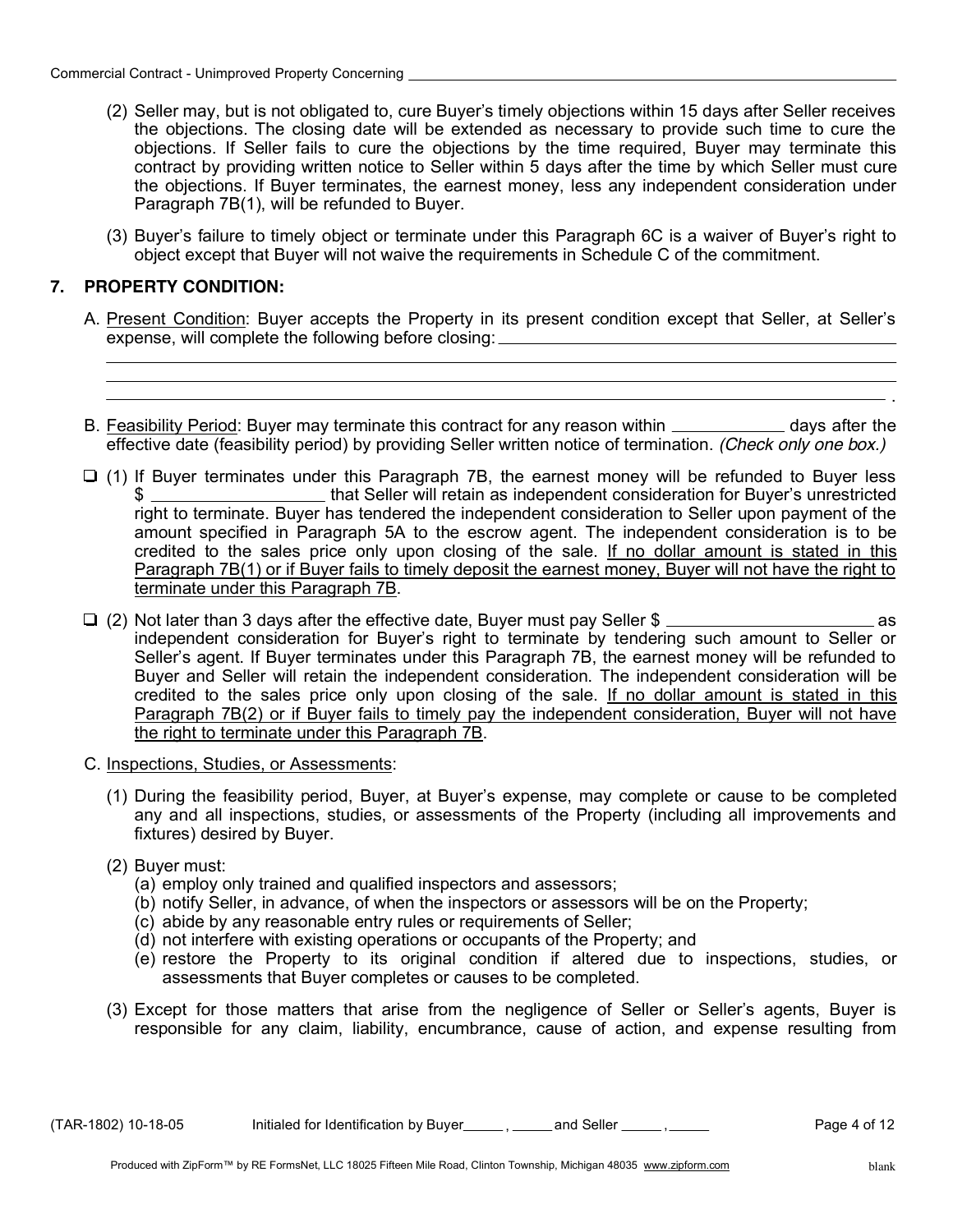Buyer's inspections, studies, or assessments, including any property damage or personal injury. Buyer will indemnify, hold harmless, and defend Seller and Seller's agents against any claim involving a matter for which Buyer is responsible under this paragraph. This paragraph survives termination of this contract.

#### D. Property Information:

- (1) Delivery of Property Information: Within \_\_\_\_\_\_\_\_\_\_\_ days after the effective date, Seller will deliver to Buyer:
- $\Box$  (a) copies of all current leases pertaining to the Property, including any modifications, supplements, or amendments to the leases;
- $\Box$  (b) copies of all notes and deeds of trust against the Property that Buyer will assume or that Seller will not pay in full on or before closing;
- $\Box$  (c) copies of all previous environmental assessments, geotechnical reports, studies, or analyses made on or relating to the Property;
- $\Box$  (d) copies property tax statements for the Property for the previous 2 calendar years;
- $\Box$  (e) plats of the Property;
- $\Box$  (f) copies of current utility capacity letters from the Property's water and sewer service provider; and
- (g)
- (2) Return of Property Information: If this contract terminates for any reason, Buyer will, not later than 10 days after the termination date: (a) return to Seller all those items described in Paragraph 7D(1) that Seller delivered to Buyer and all copies that Buyer made of those items; and (b) deliver copies of all inspection and assessment reports related to the Property that Buyer completed or caused to be completed. This Paragraph 7D(2) survives termination of this contract.
- E. Contracts Affecting Operations: Until closing, Seller: (1) will operate the Property in the same manner as on the effective date under reasonably prudent business standards; and (2) will not transfer or dispose of any part of the Property, any interest or right in the Property, or any of the personal property or other items described in Paragraph 2B or sold under this contract. After the feasibility period ends, Seller may not enter into, amend, or terminate any other contract that affects the operations of the Property without Buyer's written approval.

## **8. LEASES:**

- A. Each written lease Seller is to assign to Buyer under this contract must be in full force and effect according to its terms without amendment or modification that is not disclosed to Buyer in writing. Seller must disclose, in writing, to Buyer if any of the following exist at the time Seller provides the leases to the Buyer or subsequently occur before closing:
	- (1) any modifications, amendments, or default by landlord or tenant under the leases;
	- (2) any failure by Seller to comply with Seller's obligations under the leases;
	- (3) any circumstances under any lease that entitle the tenant to terminate the lease or seek any offsets or damages;
	- (4) any advance sums paid by a tenant under any lease;
	- (5) any concessions, bonuses, free rents, rebates, brokerage commissions, or other matters that affect any lease; and
	- (6) any amounts payable under the leases that have been assigned or encumbered, except as security for loan(s) assumed or taken subject to under this contract.
- B. Estoppel Certificates: Within \_\_\_\_\_\_\_\_ days after the effective date, Seller will deliver to Buyer estoppel certificates signed not earlier than **by each tenant that leases space** in the Property. The estoppel certificates must state:
- $(TAR-1802)$  10-18-05 Initialed for Identification by Buyer  $\frac{1}{\sqrt{2}}$  and Seller  $\frac{1}{\sqrt{2}}$ ,  $\frac{1}{\sqrt{2}}$  Page 5 of 12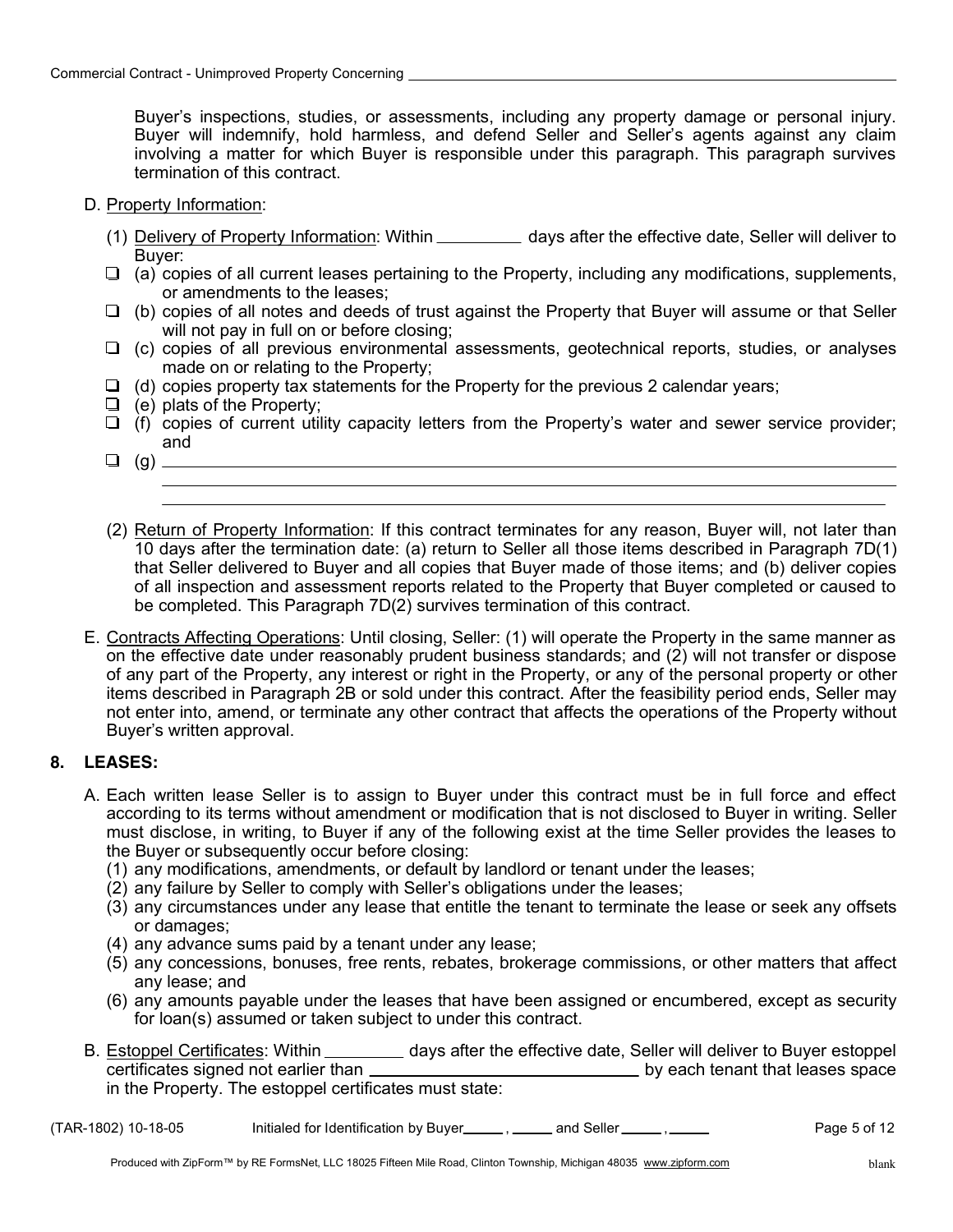- (1) that no default exists under the lease by the landlord or tenant as of the date the estoppel certificate is signed;
- (2) the amount of the scheduled rents to be paid through the end of the lease and any rental payments that have been paid in advance;
- (3) the amount of any security deposit;
- (4) the amount of any offsets tenant is entitled against rent;
- (5) the expiration date of the lease;
- (6) a description of any renewal options; and

## **9. BROKERS:**

A. The brokers to this sale are:

(7)

| <b>Cooperating Broker</b>                                                                                                                                                                                                                                                           | License No. | <b>Principal Broker</b>                                                                                                                                                                                                        | License No. |
|-------------------------------------------------------------------------------------------------------------------------------------------------------------------------------------------------------------------------------------------------------------------------------------|-------------|--------------------------------------------------------------------------------------------------------------------------------------------------------------------------------------------------------------------------------|-------------|
| Address                                                                                                                                                                                                                                                                             |             | <b>Address</b>                                                                                                                                                                                                                 |             |
| Phone                                                                                                                                                                                                                                                                               | Fax         | Phone                                                                                                                                                                                                                          | Fax         |
| E-mail: $\sqrt{2}$ and $\sqrt{2}$ and $\sqrt{2}$ and $\sqrt{2}$ and $\sqrt{2}$ and $\sqrt{2}$ and $\sqrt{2}$ and $\sqrt{2}$ and $\sqrt{2}$ and $\sqrt{2}$ and $\sqrt{2}$ and $\sqrt{2}$ and $\sqrt{2}$ and $\sqrt{2}$ and $\sqrt{2}$ and $\sqrt{2}$ and $\sqrt{2}$ and $\sqrt{2}$ a |             | E-mail: E-mail: E-mail: E-mail: E-mail: E-mail: E-mail: E-mail: E-mail: E-mail: E-mail: E-mail: E-mail: E-mail: E-mail: E-mail: E-mail: E-mail: E-mail: E-mail: E-mail: E-mail: E-mail: E-mail: E-mail: E-mail: E-mail: E-mail |             |
| Cooperating Broker represents buyer.                                                                                                                                                                                                                                                |             | Principal Broker: (Check only one box.)<br>represents Seller only.<br>represents Buyer only.<br>$\Box$ is an intermediary between Seller and Buyer.                                                                            |             |

- B. Fees. *(Check only one box.)*
- $\Box$  (1) Seller will pay Principal Broker the fee specified by separate written commission agreement between Cooperating Broker and Seller. Principal Broker will pay Cooperating Broker the fee specified in the Agreement Between Brokers found below the parties' signatures to this contract.
- $\Box$  (2) At the closing of this sale, Seller will pay:

| Cooperating Broker a total cash fee of: | Principal Broker a total cash fee of: |
|-----------------------------------------|---------------------------------------|
| % of the sales price.                   | % of the sales price.                 |
|                                         |                                       |

The cash fees will be paid in County, Texas. Seller authorizes escrow agent to pay the brokers from the Seller's proceeds at closing.

*NOTICE: Chapter 62, Texas Property Code, authorizes a broker to secure an earned commission with a lien against the Property.*

C. The parties may not amend this Paragraph 9 without the written consent of the brokers affected by the amendment.

#### **10. CLOSING:**

A. The closing of the sale will be on or before \_\_\_\_\_\_\_\_\_\_\_\_\_\_\_\_\_\_\_\_\_\_\_\_\_\_\_\_\_\_\_\_

**COLOGY** Or within 7 days after objections made under Paragraph 6C have been cured or waived, whichever date is later (the closing date).

B. If either party fails to close by the closing date, the non-defaulting party may exercise the remedies in Paragraph 15.

 $(TAR-1802)$  10-18-05 Initialed for Identification by Buyer  $\frac{1}{\sqrt{2}}$  and Seller  $\frac{1}{\sqrt{2}}$ ,  $\frac{1}{\sqrt{2}}$  Page 6 of 12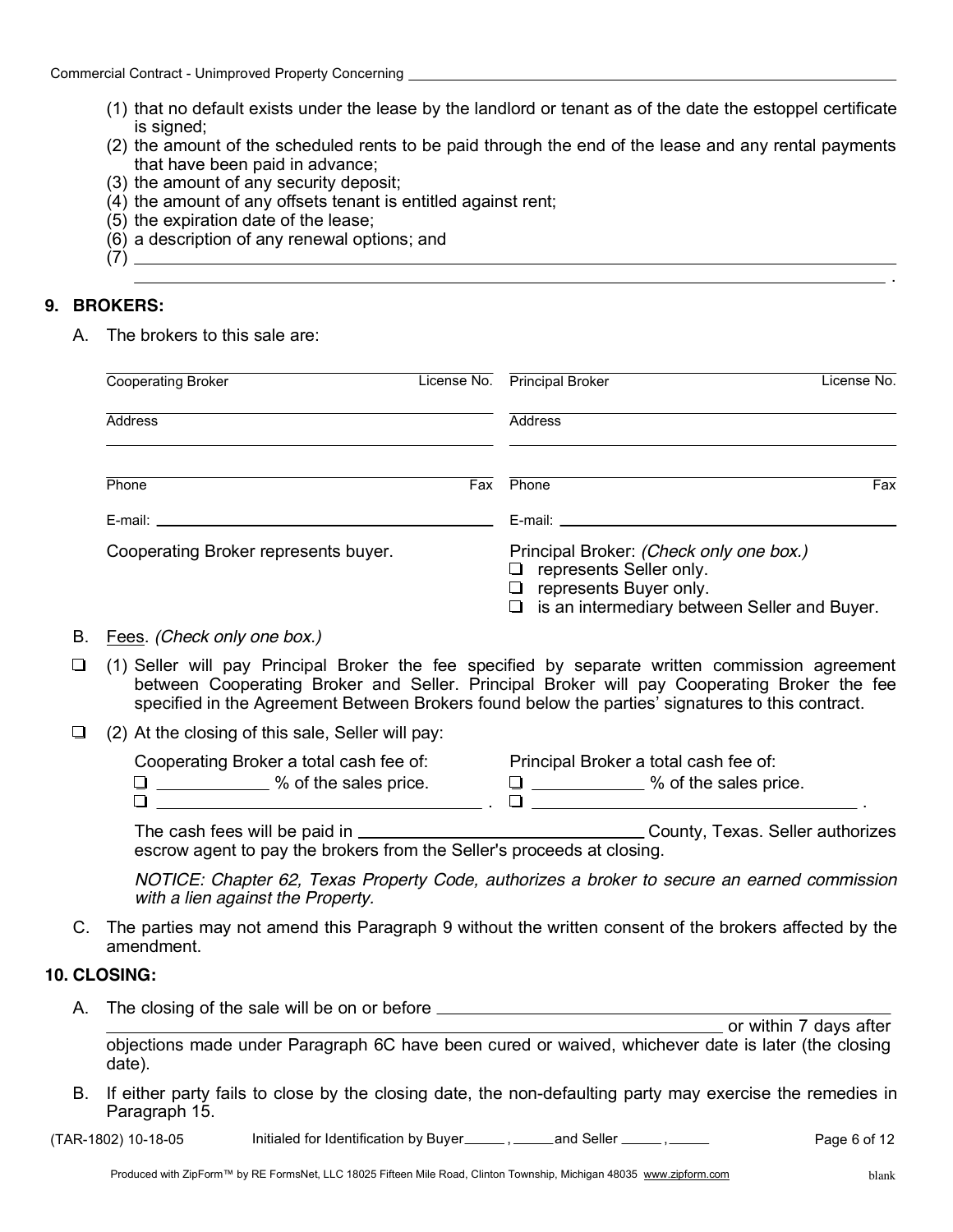- C. At closing, Seller will execute and deliver, at Seller's expense, a  $\Box$  general  $\Box$  special warranty deed. The deed must include a vendor's lien if any part of the sales price is financed. The deed must convey good and indefeasible title to the Property and show no exceptions other than those permitted under Paragraph 6 or other provisions of this contract. Seller must convey the Property:
	- (1) with no liens, assessments, or other security interests against the Property which will not be satisfied out of the sales price, unless securing loans Buyer assumes;
	- (2) without any assumed loans in default; and
	- (3) with no persons in possession of any part of the Property as lessees, tenants at sufferance, or trespassers except tenants under the written leases assigned to Buyer under this contract.
- D. At closing, Seller, at Seller's expense, will also deliver to Buyer:
	- (1) tax statements showing no delinquent taxes on the Property;
	- (2) an assignment of all leases to or on the Property;
	- (3) to the extent assignable, an assignment to Buyer of any licenses and permits related to the Property;
	- (4) evidence that the person executing this contract is legally capable and authorized to bind Seller;
	- (5) an affidavit acceptable to the escrow agent stating that Seller is not a foreign person or, if Seller is a foreign person, a written authorization for the escrow agent to: (i) withhold from Seller's proceeds an amount sufficient to comply applicable tax law; and (ii) deliver the amount to the Internal Revenue Service (IRS) together with appropriate tax forms; and
	- (6) any notices, statements, certificates, affidavits, releases, and other documents required by this contract, the commitment, or law necessary for the closing of the sale and issuance of the title policy, all of which must be completed by Seller as necessary.
- E. At closing, Buyer will:
	- (1) pay the sales price in good funds acceptable to the escrow agent;
	- (2) deliver evidence that the person executing this contract is legally capable and authorized to bind Buyer;
	- (3) sign and send to each tenant in a lease for any part of the Property a written statement that: (a) acknowledges Buyer has received and is responsible for the tenant's security deposit; and
		- (b) specifies the exact dollar amount of the security deposit;
	- (4) sign an assumption of all leases then in effect; and
	- (5) execute and deliver any notices, statements, certificates, or other documents required by this contract or law necessary to close the sale.
- F. Unless the parties agree otherwise, the closing documents will be as found in the basic forms in the current edition of the State Bar of Texas Real Estate Forms Manual without any additional clauses.
- **11. POSSESSION:** Seller will deliver possession of the Property to Buyer upon closing and funding of this sale in its present condition with any repairs Seller is obligated to complete, ordinary wear and tear excepted. Any possession by Buyer before closing or by Seller after closing that is not authorized by a separate written lease agreement is a landlord-tenant at sufferance relationship between the parties.

## **12. SPECIAL PROVISIONS:** *(Identify exhibit if special provisions are contained in an attachment.)*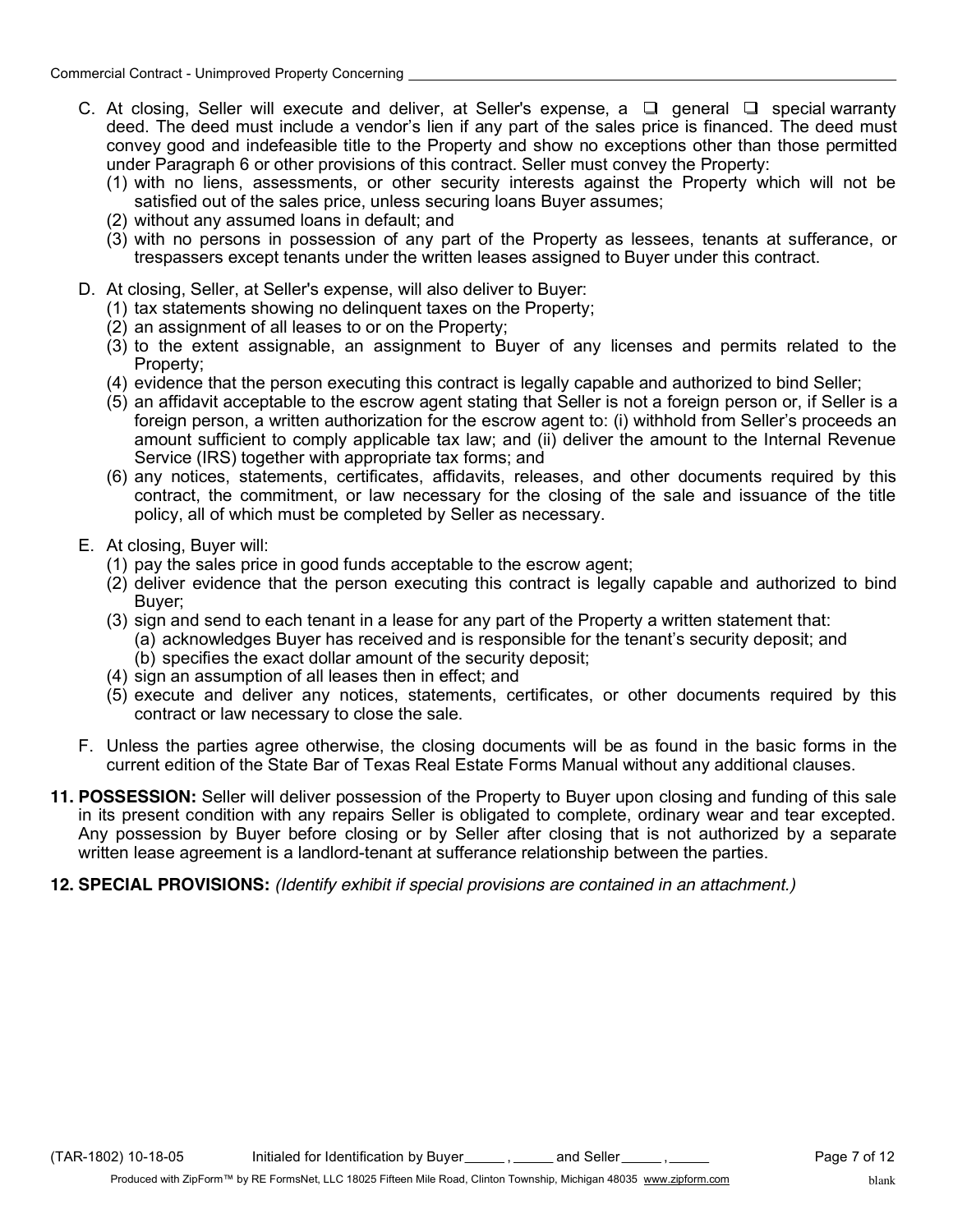# **13. SALES EXPENSES:**

- A. Seller's Expenses: Seller will pay for the following at or before closing:
	- $(1)$  releases of existing liens, other than those liens assumed by Buyer, including prepayment penalties and recording fees;
	- (2) release of Seller's loan liability, if applicable;
	- (3) tax statements or certificates;
	- (4) preparation of the deed;
	- (5) one-half of any escrow fee;
	- (6) costs to record any documents to cure title objections that Seller must cure; and
	- (7) other expenses that Seller will pay under other provisions of this contract.
- B. Buyer's Expenses: Buyer will pay for the following at or before closing:
	- (1) all loan expenses and fees;
	- (2) preparation of any deed of trust;
	- (3) recording fees for the deed and any deed of trust;
	- (4) premiums for flood insurance as may be required by Buyer's lender;
	- (5) one-half of any escrow fee;
	- (6) other expenses that Buyer will pay under other provisions of this contract.

## **14. PRORATIONS:**

- A. Prorations:
	- (1) Interest on any assumed loan, taxes, rents, and any expense reimbursements from tenants will be prorated through the closing date.
	- (2) If the amount of ad valorem taxes for the year in which the sale closes is not available on the closing date, taxes will be prorated on the basis of taxes assessed in the previous year. If the taxes for the year in which the sale closes vary from the amount prorated at closing, the parties will adjust the prorations when the tax statements for the year in which the sale closes become available. This Paragraph 14A(2) survives closing.
	- (3) If Buyer assumes a loan or is taking the Property subject to an existing lien, Seller will transfer all reserve deposits held by the lender for the payment of taxes, insurance premiums, and other charges to Buyer at closing and Buyer will reimburse such amounts to Seller by an appropriate adjustment at closing.
- B. Rollback Taxes: If Seller changes the use of the Property before closing or if a denial of a special valuation on the Property claimed by Seller results in the assessment of additional taxes, penalties, or interest (assessments) for periods before closing, the assessments will be the obligation of the Seller. If this sale or Buyer's use of the Property after closing results in additional assessments for periods before closing, the assessments will be the obligation of Buyer. This Paragraph 14B survives closing.
- C. Rent and Security Deposits: At closing, Seller will tender to Buyer all security deposits and the following advance payments received by Seller for periods after closing: prepaid expenses, advance rental payments, and other advance payments paid by tenants. Rents prorated to one party but received by the other party will be remitted by the recipient to the party to whom it was prorated within 5 days after the rent is received. This Paragraph 14C survives closing.

## **15. DEFAULT:**

- A. If Buyer fails to comply with this contract, Buyer is in default and Seller may:
	- (1) terminate this contract and receive the earnest money as liquidated damages, thereby releasing the parties from this contract; or
	- (2) enforce specific performance, or seek other relief as may be provided by law, or both.

 $(TAR-1802)$  10-18-05 Initialed for Identification by Buyer  $\frac{1}{\sqrt{2}}$  and Seller  $\frac{1}{\sqrt{2}}$ ,  $\frac{1}{\sqrt{2}}$  Page 8 of 12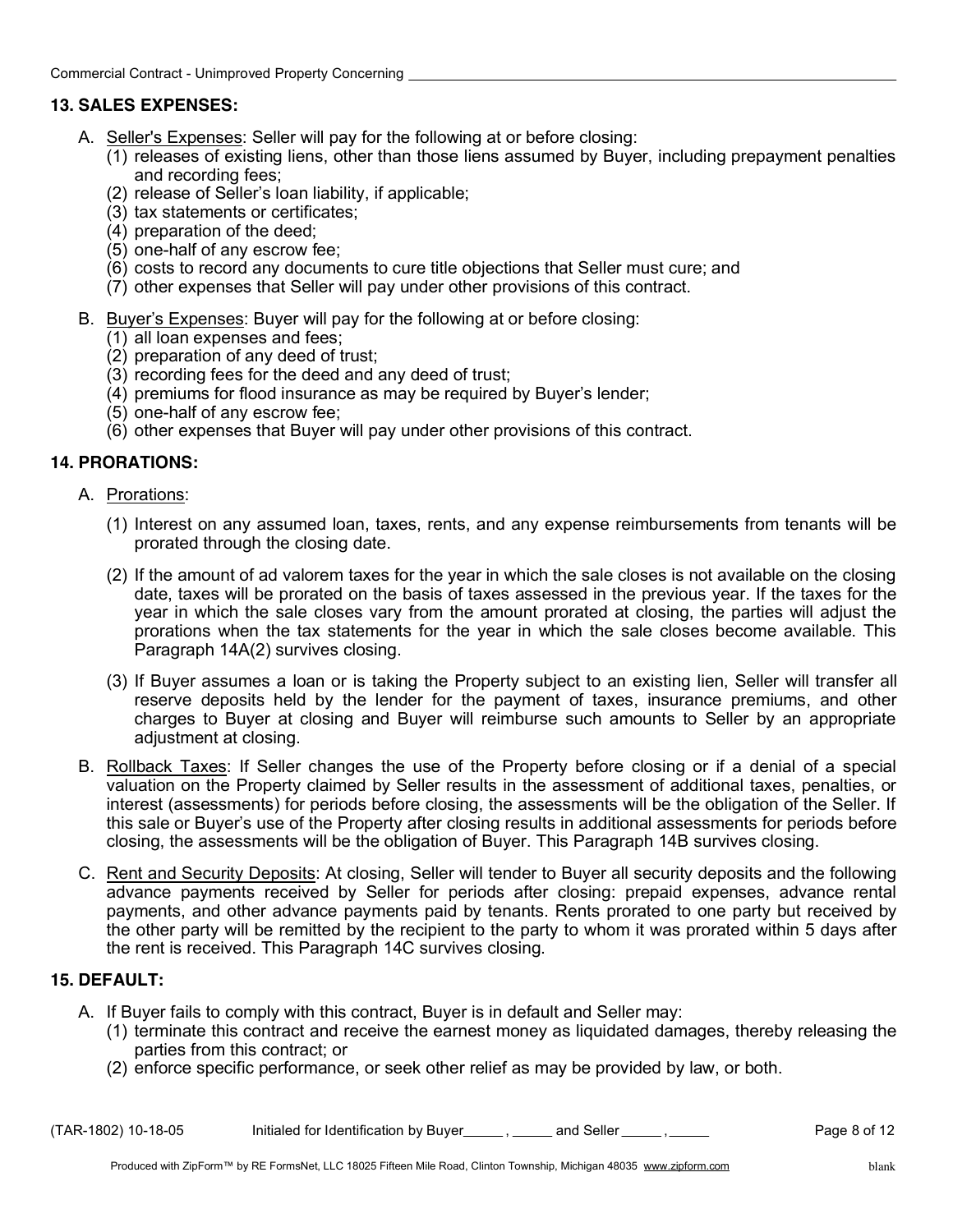- B. If, without fault, Seller is unable within the time allowed to deliver the estoppel certificates, survey, or commitment, Buyer may:
	- (1) terminate this contract and receive the earnest money, less any independent consideration under Paragraph 7B(1), as the sole remedy; or
	- (2) extend the time for performance up to 15 days and the closing will be extended as necessary.
- C. Except as provided in Paragraph 15B, if Seller fails to comply with this contract, Seller is in default and Buyer may:
	- (1) terminate this contract and receive the earnest money, less any independent consideration under Paragraph 7B(1), as liquidated damages, thereby releasing the parties from this contract; or
	- (2) enforce specific performance, or seek such other relief as may be provided by law, or both.
- **16. CONDEMNATION:** If before closing, condemnation proceedings are commenced against any part of the Property, Buyer may:
	- A. terminate this contract by providing written notice to Seller within 15 days after Buyer is advised of the condemnation proceedings and the earnest money, less any independent consideration paid under Paragraph 7B(1), will be refunded to Buyer; or
	- B. appear and defend in the condemnation proceedings and any award will, at Buyer's election, belong to:
		- (1) Seller and the sales price will be reduced by the same amount; or
		- (2) Buyer and the sales price will not be reduced.
- **17. ATTORNEY'S FEES:** If Buyer, Seller, any broker, or any escrow agent is a prevailing party in any legal proceeding brought under or with relation to this contract or this transaction, such party is entitled to recover from the non-prevailing parties all costs of such proceeding and reasonable attorney's fees. This Paragraph 17 survives termination of this contract.

#### **18. ESCROW:**

- A. At closing, the earnest money will be applied first to any cash down payment, then to Buyer's closing costs, and any excess will be refunded to Buyer.
- B. If both parties make written demand for the earnest money, escrow agent may require payment of unpaid expenses incurred on behalf of the parties and a written release of liability of escrow agent from all parties.
- C. If one party makes written demand for the earnest money, escrow agent will give notice of the demand by providing to the other party a copy of the demand. If escrow agent does not receive written objection to the demand from the other party within 15 days after the date escrow agent sent the demand to the other party, escrow agent may disburse the earnest money to the party making demand, reduced by the amount of unpaid expenses incurred on behalf of the party receiving the earnest money and escrow agent may pay the same to the creditors.
- D. Escrow agent will deduct any independent consideration under Paragraph 7B(1) before disbursing any earnest money to Buyer and will pay the independent consideration to Seller.
- E. If escrow agent complies with this Paragraph 18, each party hereby releases escrow agent from all claims related to the disbursal of the earnest money.
- F. Notices under this Paragraph 18 must be sent by certified mail, return receipt requested. Notices to escrow agent are effective upon receipt by escrow agent.
- **19. MATERIAL FACTS:** To the best of Seller's knowledge and belief: *(Check only one box.)*
- $\Box$  A. Seller is not aware of any material defects to the Property except as stated in the attached Property Condition Statement.
- $(TAR-1802)$  10-18-05 Initialed for Identification by Buyer  $\frac{1}{\sqrt{2}}$  and Seller  $\frac{1}{\sqrt{2}}$ ,  $\frac{1}{\sqrt{2}}$  Page 9 of 12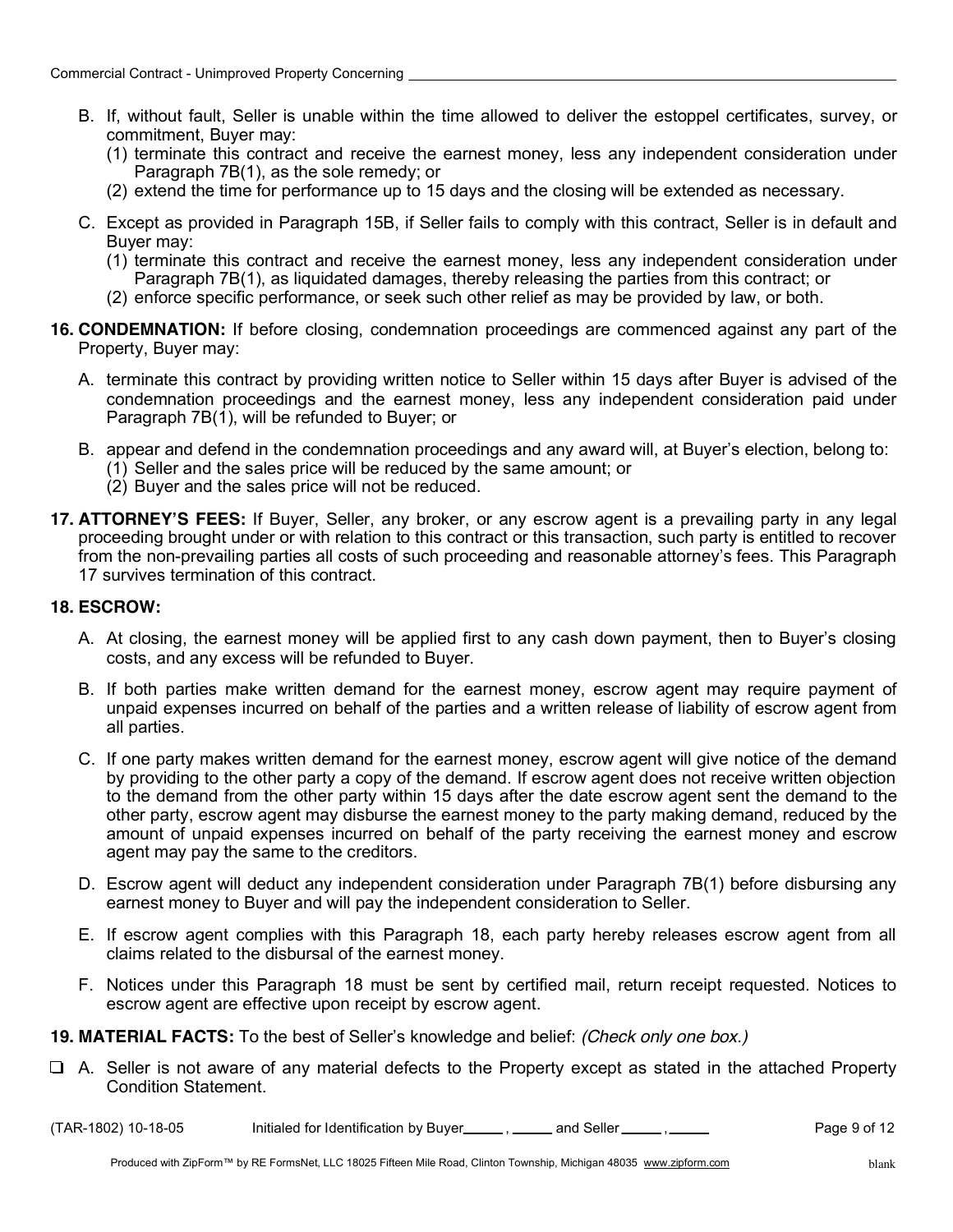- $\Box$  B. Except as otherwise provided in this contract, Seller is not aware of:
	- (1) any subsurface: structures, pits, waste, springs, or improvements;
	- (2) any pending or threatened litigation, condemnation, or assessment affecting the Property;
	- (3) any environmental hazards or conditions that materially affect the Property;
	- (4) whether the Property is or has been used for the storage or disposal of hazardous materials or toxic waste, a dump site or landfill, or any underground tanks or containers;
	- (5) whether radon, asbestos containing materials, urea-formaldehyde foam insulation, lead-based paint, toxic mold (to the extent that it adversely affects the health of ordinary occupants), or other pollutants or contaminants of any nature now exist or ever existed on the Property;
	- (6) any wetlands, as defined by federal or state law or regulation, on the Property;
	- (7) any threatened or endangered species or their habitat on the Property;
	- (8) any present or past infestation of wood-destroying insects in the Property's improvements;
	- (9) any contemplated material changes to the Property or surrounding area that would materially and detrimentally affect the ordinary use of the Property;
	- (10) any condition on the Property that violates any law or ordinance.

*(Describe any exceptions to (1)-(10) in Paragraph 12 or an addendum.)*

- **20. NOTICES:** All notices between the parties under this contract must be in writing and are effective when hand-delivered, mailed by certified mail return receipt requested, or sent by facsimile transmission to the parties addresses or facsimile numbers stated in Paragraph 1. The parties will send copies of any notices to the broker representing the party to whom the notices are sent.
- A. Seller also consents to receive any notices by e-mail at Seller's e-mail address stated in Paragraph 1.
- B. Buyer also consents to receive any notices by e-mail at Buyer's e-mail address stated in Paragraph 1.
- **21. DISPUTE RESOLUTION:** The parties agree to negotiate in good faith in an effort to resolve any dispute related to this contract that may arise. If the dispute cannot be resolved by negotiation, the parties will submit the dispute to mediation before resorting to arbitration or litigation and will equally share the costs of a mutually acceptable mediator. This paragraph survives termination of this contract. This paragraph does not preclude a party from seeking equitable relief from a court of competent jurisdiction.

## **22. AGREEMENT OF THE PARTIES:**

- A. This contract is binding on the parties, their heirs, executors, representatives, successors, and permitted assigns.
- B. This contract is to be construed in accordance with the laws of the State of Texas.
- C. This contract contains the entire agreement of the parties and may not be changed except in writing.
- D. If this contract is executed in a number of identical counterparts, each counterpart is an original and all counterparts, collectively, constitute one agreement.
- E. Addenda which are part of this contract are: *(Check all that apply.)*
- $\Box$  (1) Property Description Exhibit identified in Paragraph 2;
- $\Box$  (2) Commercial Contract Financing Addendum;
- $\Box$  (3) Commercial Property Condition Statement;
- $\Box$  (4) Notice to Purchaser of Real Property in a Water District (MUD);
- $\Box$  (5) Addendum for Coastal Area Property;
- $\Box$  (6) Addendum for Property Located Seaward of the Gulf Intracoastal Waterway; and
- $\Box$  (7)  $\Box$

*(Note: Counsel for the Texas Association of REALTORS® (TAR) has determined that any of the foregoing addenda which are promulgated by the Texas Real Estate Commission (TREC) or published by TAR are appropriate for use with this form.)*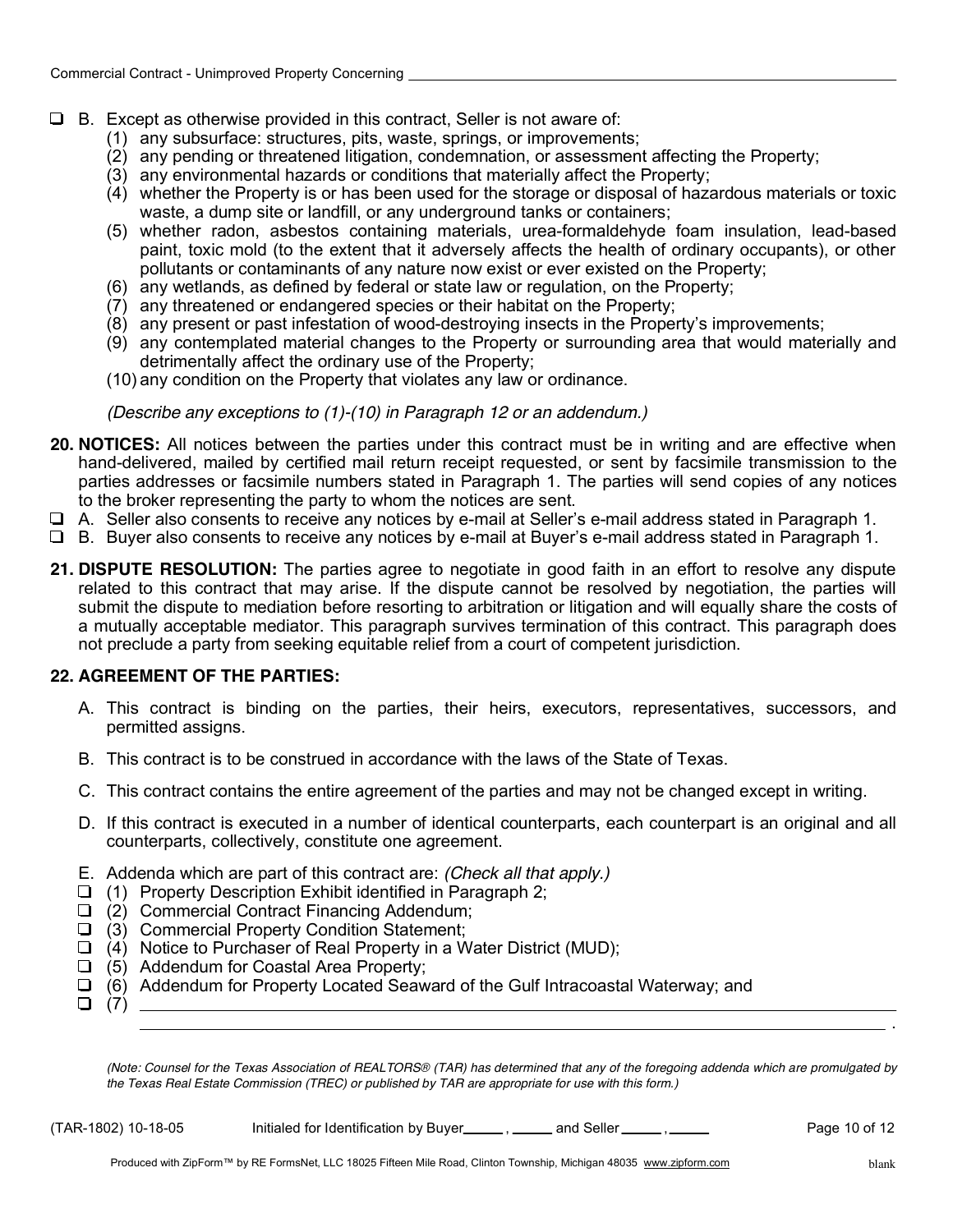- F. Buyer  $\Box$  may  $\Box$  may not assign this contract. If Buyer assigns this contract, Buyer will be relieved of any future liability under this contract only if the assignee assumes, in writing, all obligations and liability of Buyer under this contract.
- **23. TIME:** Time is of the essence in this contract. The parties require strict compliance with the times for performance. If the last day to perform under a provision of this contract falls on a Saturday, Sunday, or legal holiday, the time for performance is extended until the end of the next day which is not a Saturday, Sunday, or legal holiday.
- **24. EFFECTIVE DATE:** The effective date of this contract for the purpose of performance of all obligations is the date the escrow agent receipts this contract after all parties execute this contract.

#### **25. ADDITIONAL NOTICES:**

- A. Buyer should have an abstract covering the Property examined by an attorney of Buyer's selection, or Buyer should be furnished with or obtain a title policy.
- B. If the Property is situated in a utility or other statutorily created district providing water, sewer, drainage, or flood control facilities and services, Chapter 49, Texas Water Code, requires Seller to deliver and Buyer to sign the statutory notice relating to the tax rate, bonded indebtedness, or standby fees of the district before final execution of this contract.
- C. Notice Required by §13.257, Water Code: "The real property, described below, that you are about to purchase may be located in a certificated water or sewer service area, which is authorized by law to provide water or sewer service to the properties in the certificated area. If your property is located in a certificated area there may be special costs or charges that you will be required to pay before you can receive water or sewer service. There may be a period required to construct lines or other facilities necessary to provide water or sewer service to your property. You are advised to determine if the property is in a certificated area and contact the utility service provider to determine the cost that you will be required to pay and the period, if any, that is required to provide water or sewer service to your property. The undersigned purchaser hereby acknowledges receipt of the foregoing notice at or before the execution of a binding contract for the purchase of the real property described in the notice or at closing of purchase of the real property." The real property is described in Paragraph 2 of this contract.
- D. If the Property adjoins or shares a common boundary with the tidally influenced submerged lands of the state, §33.135 of the Texas Natural Resources Code requires a notice regarding coastal area property to be included as part of this contract.
- E. If the Property is located seaward of the Gulf Intracoastal Waterway, §61.025, Texas Natural Resources Code, requires a notice regarding the seaward location of the Property to be included as part of this contract.
- F. If the Property is located outside the limits of a municipality, the Property may now or later be included in the extra-territorial jurisdiction (ETJ) of a municipality and may now or later be subject to annexation by the municipality. Each municipality maintains a map that depicts its boundaries and ETJ. To determine if the Property is located within a municipality's ETJ, Buyer should contact all municipalities located in the general proximity of the Property for further information.
- G. Brokers are not qualified to perform property inspections, surveys, engineering studies, environmental assessments, or inspections to determine compliance with zoning, governmental regulations, or laws. Buyer should seek experts to perform such services. Selection of inspectors and repairmen is the responsibility of Buyer and not the brokers.
- **26. CONTRACT AS OFFER:** The execution of this contract by the first party constitutes an offer to buy or sell the Property. Unless the other party accepts the offer by 5:00 p.m., in the time zone in which the Property is located, on  $\frac{1}{\sqrt{1-\frac{1}{\sqrt{1-\frac{1}{\sqrt{1-\frac{1}{\sqrt{1-\frac{1}{\sqrt{1-\frac{1}{\sqrt{1-\frac{1}{\sqrt{1-\frac{1}{\sqrt{1-\frac{1}{\sqrt{1-\frac{1}{\sqrt{1-\frac{1}{\sqrt{1-\frac{1}{\sqrt{1-\frac{1}{\sqrt{1-\frac{1}{\sqrt{1-\frac{1}{\sqrt{1-\frac{1}{\sqrt{1-\frac{1}{\sqrt{1-\frac{1}{\sqrt{1-\frac{1}{\sqrt{1-\frac{1}{\sqrt{1-\frac{1}{\sqrt{1-\frac{1}{\sqrt{1-\frac{1}{\sqrt{1-\frac$

 $(TAR-1802)$  10-18-05 Initialed for Identification by Buyer  $\frac{1}{\sqrt{2}}$  and Seller  $\frac{1}{\sqrt{2}}$ ,  $\frac{1}{\sqrt{2}}$  Page 11 of 12